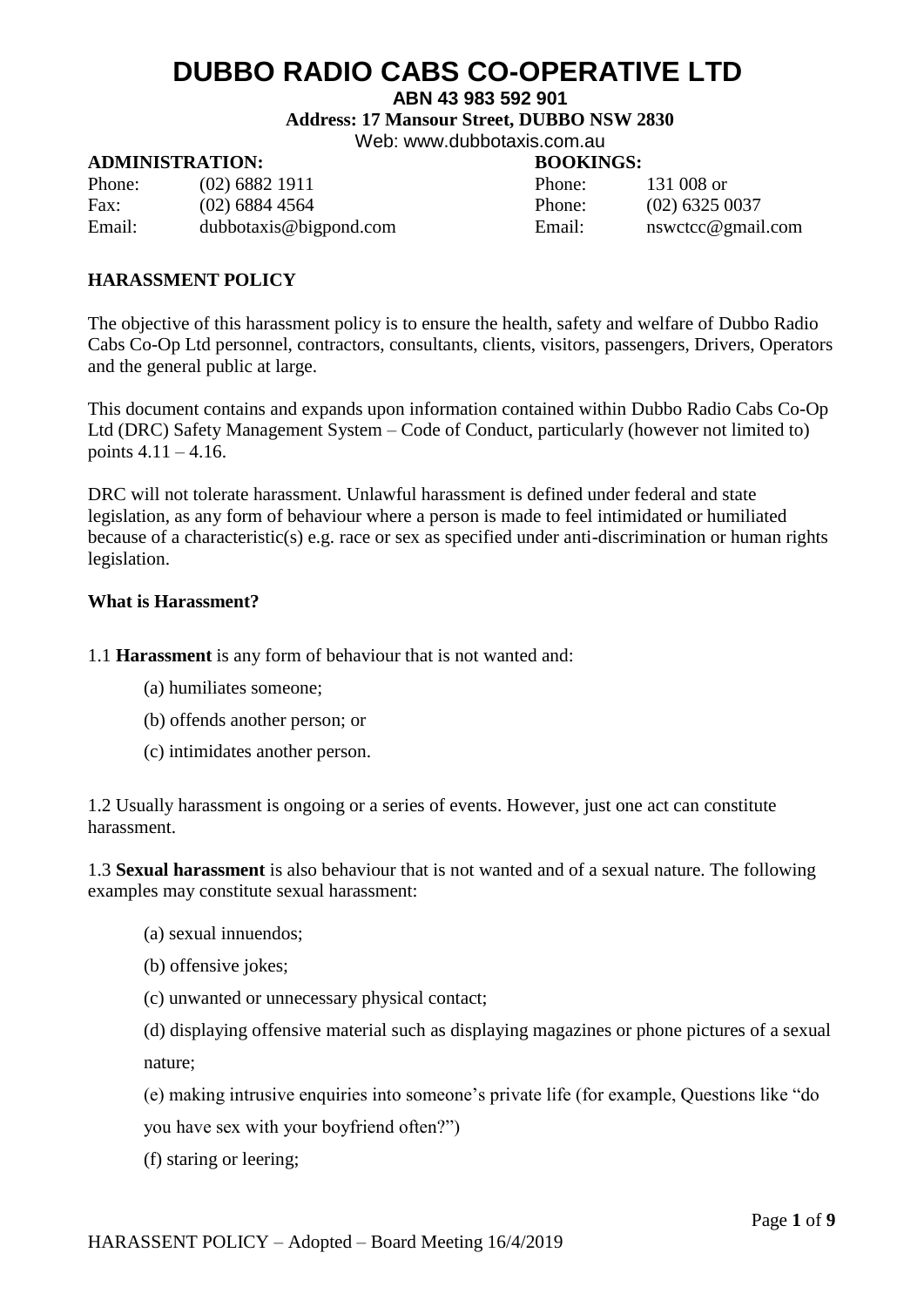**ABN 43 983 592 901**

**Address: 17 Mansour Street, DUBBO NSW 2830**

Web: [www.dubbotaxis.com.au](http://www.dubbotaxis.com.au/)

## **ADMINISTRATION: BOOKINGS:**

| Phone: | $(02)$ 6882 1911       | Phone: | 131 008 or     |
|--------|------------------------|--------|----------------|
| Fax:   | $(02)$ 6884 4564       | Phone: | $(02)$ 6325    |
| Email: | dubbotaxis@bigpond.com | Email: | $n$ swetcc $@$ |

e) 6325 0037 wctcc@gmail.com

(g) unnecessary familiarity, such as deliberately brushing up against someone or unwelcome

touching (for example, touching someone's arm or leg);

(h) insults of a sexual nature (for example, an insult like "If you were my daughter I

wouldn't let you go out dressed like that")

(i) inappropriate statements about your own private life;

(j) sending sexually explicit emails or text messages;

(k) requests for sex or repeated unwanted requests to go out on dates; and

(l) behaviour that may also be considered to be an offence under criminal law, such as

physical assault, indecent exposure, sexual assault, stalking or obscene communications.

## **1. Zero Tolerance for Bullying, Harassment and Discrimination**

1.4 DRC has a zero-tolerance policy for bullying, harassment and discrimination and will treat all instances of unreasonable behaviour very seriously.

1.5 Without limiting the zero-tolerance policy which applies for all Stakeholders, Drivers and Operators must not:

(a) harass or bully passengers, members of the public or other Stakeholders;

(b) swear in the presence of passengers or other Stakeholders;

(c) behave in a manner which is unprofessional, disrespectful, aggressive, threatening or abusive toward passengers, members of the public or other Stakeholders;

(d) discriminate against a passenger, any member of the public or any Stakeholder for any reason including race, age, sex, religion, sexual orientation, appearance, and physical or mental impairment or political membership including by:

(i) refusing to transport a passenger;

(ii) making any discriminatory (or otherwise derogatory) comments toward a passenger or other person (including another Stakeholder);

(iii) treating a passenger or other person (including another Stakeholder) unfairly on discriminatory grounds.

(e) make any unwanted advances whether of a sexual nature or otherwise toward a passenger or other person (including another Stakeholder) including by making sexual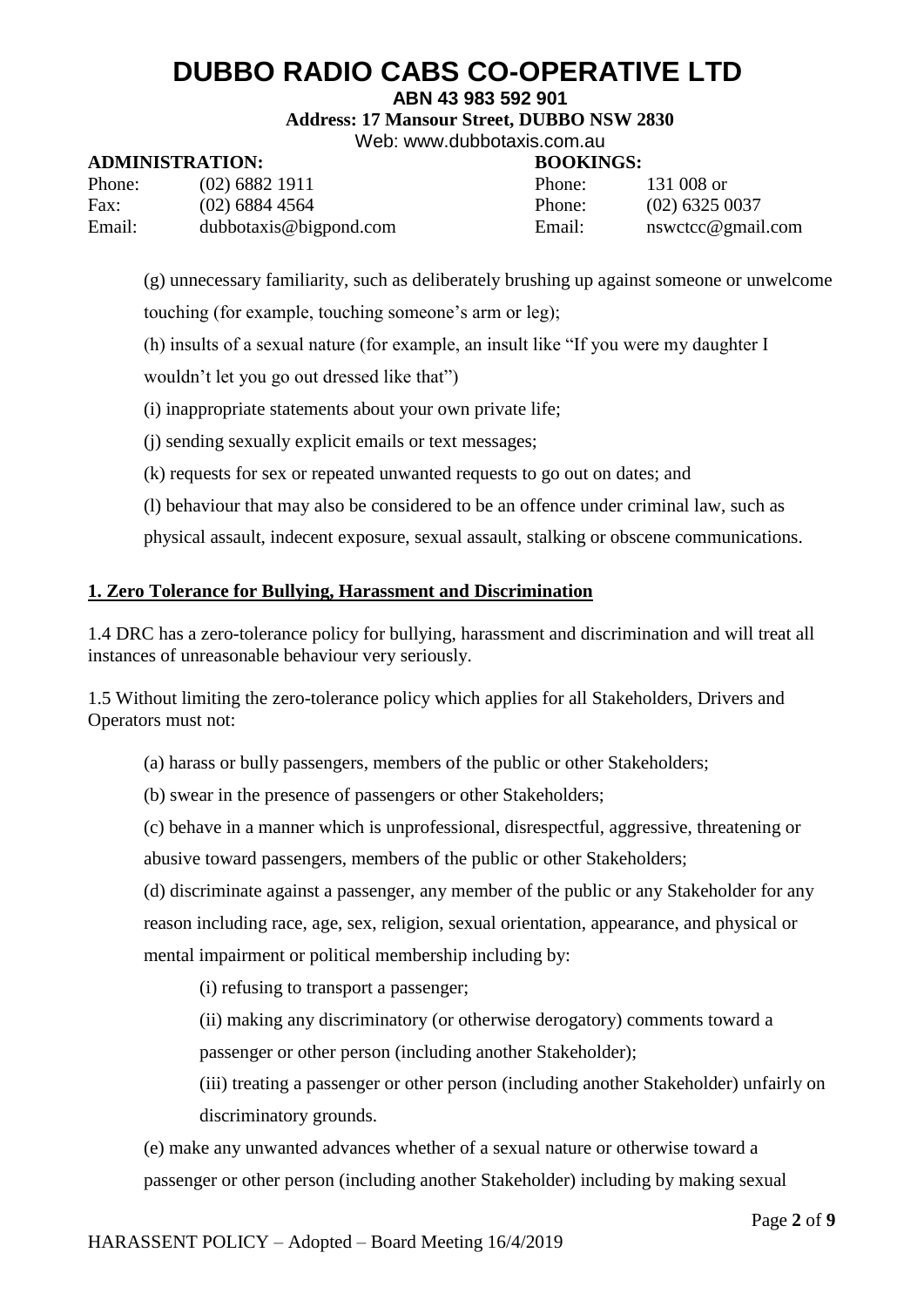### **ABN 43 983 592 901**

**Address: 17 Mansour Street, DUBBO NSW 2830**

Web: [www.dubbotaxis.com.au](http://www.dubbotaxis.com.au/)

## **ADMINISTRATION: BOOKINGS:**

| Phone: | $(02)$ 6882 1911       | Phone: | 131 008 or        |
|--------|------------------------|--------|-------------------|
| Fax:   | $(02)$ 6884 4564       | Phone: | $(02)$ 6325 0037  |
| Email: | dubbotaxis@bigpond.com | Email: | nswetce@gmail.com |

innuendos, offensive jokes, unwanted or unnecessary physical contact, displaying offensive material, or making intrusive enquiries into a person's private life or undertaking any of the conduct referred to above at paragraph 4.12).

1.6 Most complaints about sexual harassment in the taxi industry relate to the actions of male Drivers in respect to female passengers. Unfortunately, some men hold abhorrent views about female passengers such as:

(a) "if she is wearing a short skirt – she is asking for sex";

(b) "who would let their daughter wear an outfit like that – she must be a whore";

(c) "I am an attractive man and some of my passengers want to have sex with me rather than

pay the fare"; or

(d) "There is nothing wrong in having sex with a drunk girl – she shouldn't have had so much to drink"

## *If you hold any of these views, the Dubbo Radio Cabs Co-Op does not want you driving a taxi affiliated with us. In fact, we do not want you driving a taxi at all.*

### **2. Dealing with Bullying Harassment and Discrimination**

2.1 If any Stakeholder feels that they have experienced or witnessed bullying, harassment, discrimination or other unreasonable behaviour and they are not comfortable dealing with the problem themselves, or their attempt to do so has not been successful, the Stakeholder must report the issue (preferably in writing) promptly to DRC.

2.2 If DRC receives any complaint about bullying, harassment, discrimination or unreasonable behaviour (including from a passenger) or a representative of DRC observes such behaviour, DRC will follow the procedures outlined:

(a) for Drivers: in the Driver's Service Agreement; and

(b) for Operators: in the DRC By-Laws,

and the conduct may result in the party ceasing to be affiliated with DRC;

2.3 For Employees and Officers: a person will be appointed by DRC to investigate. All affected parties will be able to state their case and all relevant information collected will be considered before a decision is made. The result may be a verbal or written reprimand or the transfer, demotion or dismissal of the person engaging in the bullying, harassing, discriminating or otherwise unreasonable behaviour.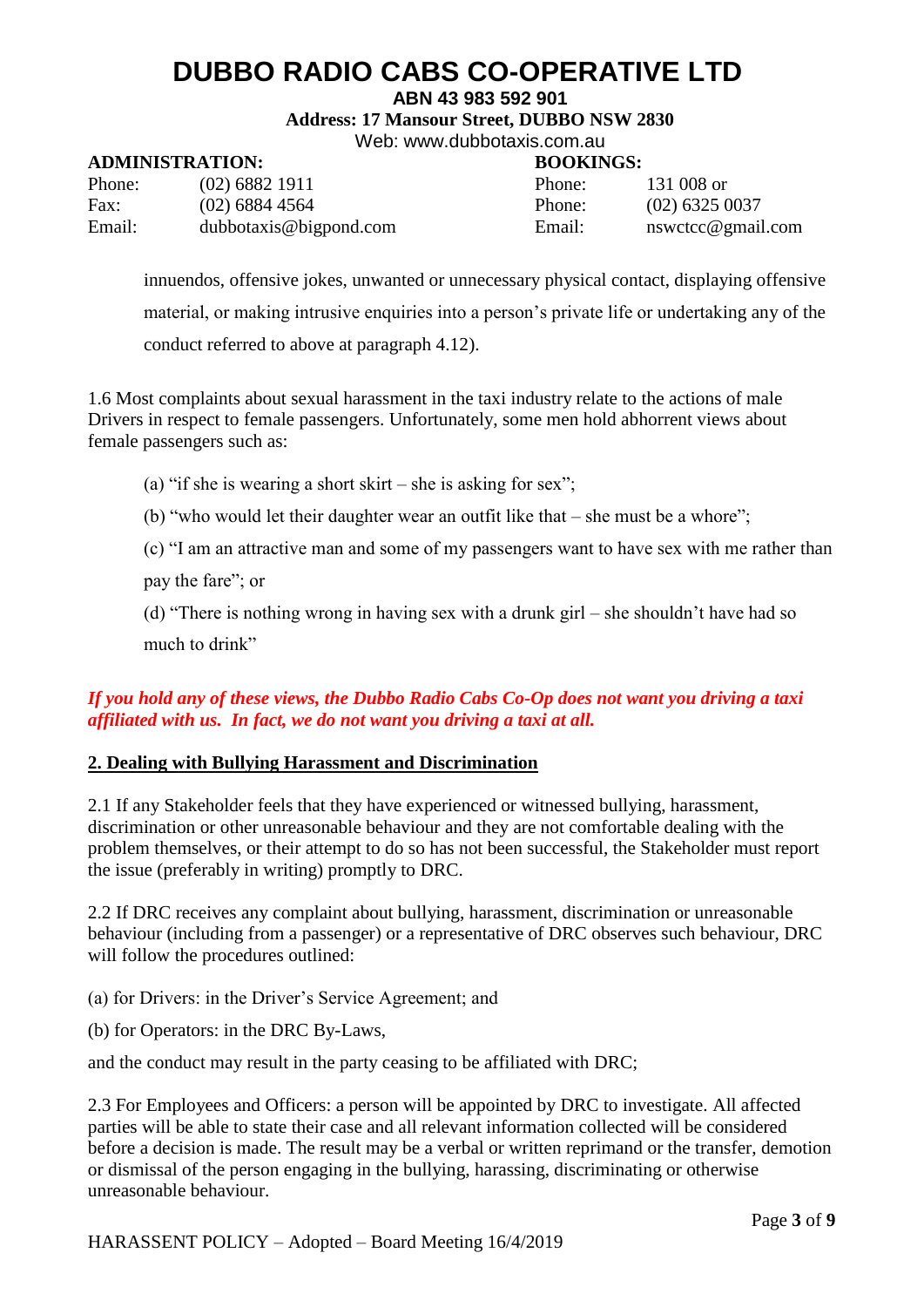### **ABN 43 983 592 901**

**Address: 17 Mansour Street, DUBBO NSW 2830**

Web: [www.dubbotaxis.com.au](http://www.dubbotaxis.com.au/)

## **ADMINISTRATION: BOOKINGS:**

| Phone: | $(02)$ 6882 1911       | Phone: | 131 008 or     |
|--------|------------------------|--------|----------------|
| Fax:   | $(02)$ 6884 4564       | Phone: | $(02)$ 6325    |
| Email: | dubbotaxis@bigpond.com | Email: | $n$ swetcc $@$ |

Phone:  $(02)$  6325 0037 Email: [nswctcc@gmail.com](mailto:nswctcc@gmail.com)

2.4 Subject to type of conduct alleged, the matter may also be referred to the police.

2.5 All complaints and reports will be treated in strictest confidence. Only those people directly involved in resolving the complaint (or where relevant, law enforcement) will be advised of information relevant to them and the resolution of the complaint;

2.6 There will be no victimisation of the person making a genuine report in good faith or helping to resolve the complaint.

2.7 Complaints made maliciously or in bad faith may result in action against the Stakeholder making that complaint.

2.8 If the complaint has not been substantiated (or cannot be substantiated), DRC may still take appropriate action to address any issues relevant to the matter.

2.9 It is unacceptable for staff and Management at DRC to talk with other staff members, clients or suppliers about any complaint of discrimination or harassment. Breaching the confidentiality of a formal complaint investigation or inappropriately disclosing personal information obtained in a professional role (for example, as a manager) is a serious breach of this policy and may lead to formal discipline.

Driver to Passenger/ Driver to Driver Harassment is considered to be (but not limited to), any of the following:

- 1. Staring or leering in a sexual manner.
- 2. Unwelcome wolf whistling.
- 3. Comments about a person's physical appearance or sexual characteristics.
- 4. Sexual or physical contact, such as slapping, kissing touching, hugging or massaging.
- 5. Displaying or circulating sexual material, for example on a noticeboard or by E-mail.
- 6. Repeated sexual invitations when the person has refused similar invitations before.
- 7. Initiation ceremonies involving unwelcome sexually related behaviour.
- 8. Intrusive questions about sexual activity.
- 9. Sexual assault (also a crime under the Crimes Act).

Sexual harassment is against the law wherever and whenever it occurs. DRC will not tolerate sexual harassment in the workplace or in any work-related contexts such as meetings, conferences, work functions, business trips or when driving for DRC.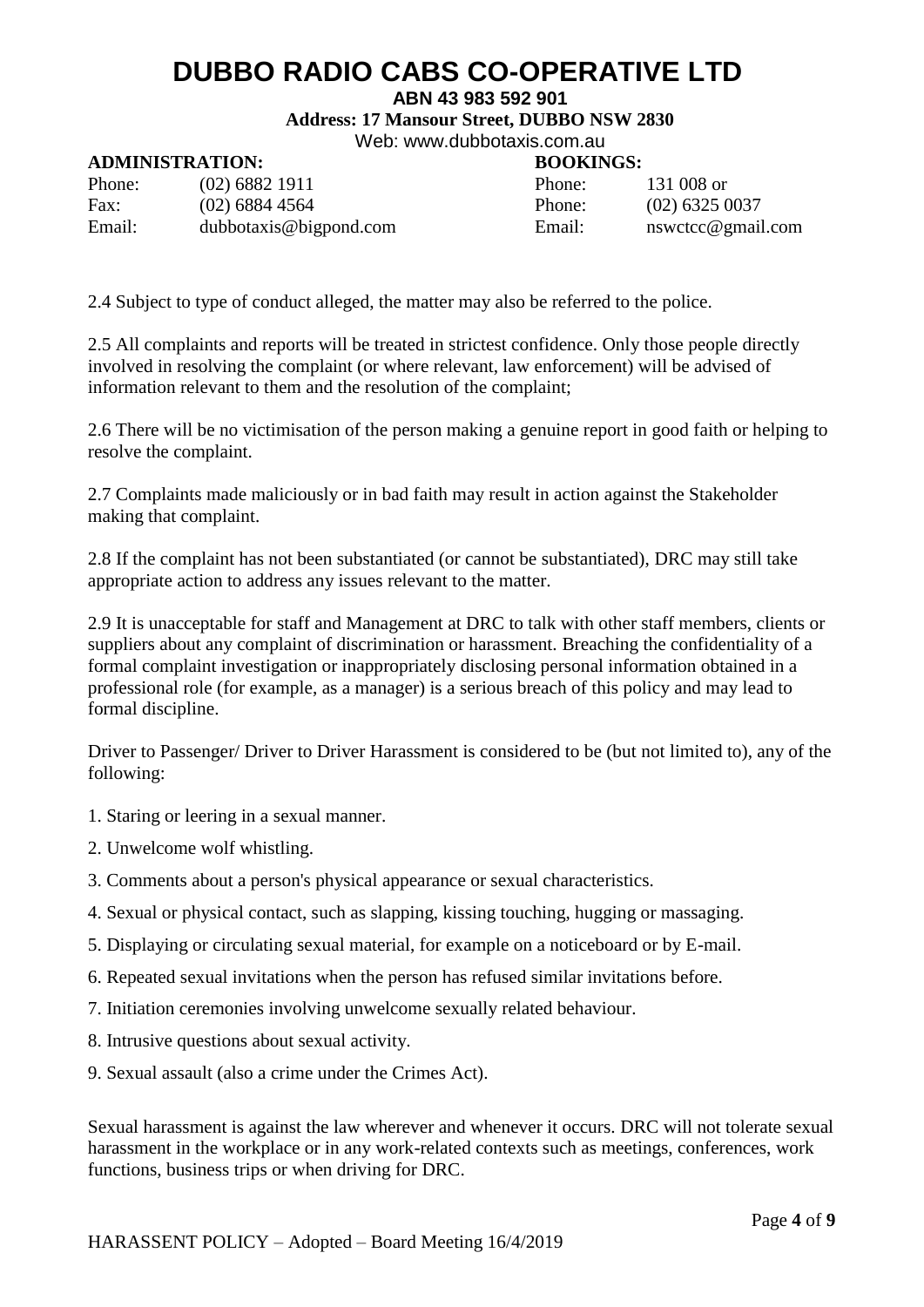### **ABN 43 983 592 901**

**Address: 17 Mansour Street, DUBBO NSW 2830**

Web: [www.dubbotaxis.com.au](http://www.dubbotaxis.com.au/)

### **ADMINISTRATION: BOOKINGS:**

| Phone: | $(02)$ 6882 1911       | Phone: | 131 008 or        |
|--------|------------------------|--------|-------------------|
| Fax:   | $(02)$ 6884 4564       | Phone: | $(02)$ 6325 0037  |
| Email: | dubbotaxis@bigpond.com | Email: | nswetce@gmail.com |

Sexual harassment is not related to mutual attraction or consensual relationships which are considered a private matter. Sexual harassment does not have to be repeated or continuous to be against the law.

Many people find it difficult to speak up. All employees, agents, contractors, service providers, management and staff are responsible for their own behaviour. If you think the behaviour may be considered offensive, then don't undertake such behaviour. DRC' harassment policy applies to all levels of staff (Directors, Management, General employees, Contractors and to any person or organisation that is elected to represent us in provision of our day to day business (including but not limited to staff of external service providers).

Internal management are to undertake the following to ensure correct complaint handling and resolution of any and all instances of reported harassment and or sexual harassment:

A. Take down complaint in-line with the complaints register on official DRC complaints form.

B. Investigate and interview all parties concerned with the matter.

C. Refer individuals to (and or directly liaise with) police and other external groups with high-level oversight and understanding of harassment and sexual harassment, e.g. Australian Human Rights Commission.

D. Determine (as per section 2 of this document) if the complaint falls under section D of the Notifiable Occurrences and if so lodge information with Commissioner of p2p accordingly.

E. Analyse the particular occurrence in-line with the DRC Harassment Policy, if required amend policy where updates can be made to reduce future events of a similar nature, amend and update the DRC risk assessment plan accordingly.

DRC will ensure that staff and management who have responsibilities in relation to the policy are fully aware of it and are properly trained to deal with such complaints.

Complaints can be made in both an informal and formal manner and are encouraged to be supplied in writing. All complaints will be acknowledged in writing within 24 hours of receipt by management.

Both male and female managers are available as a "contact person" to assist drivers, passengers and internal/administrative staff and or passengers who feel they have been bullied or harassed and to guide them as to how the issues might be best handled and resolved.

All employees are made aware that they also have responsibilities in the creation of and the contribution to the maintenance of a workplace free from bullying, harassment and sexual harassment.

Communication of the policy is deemed essential. There is no point in having a policy if the employees don't know about it. The policy can be communicated to employees by way of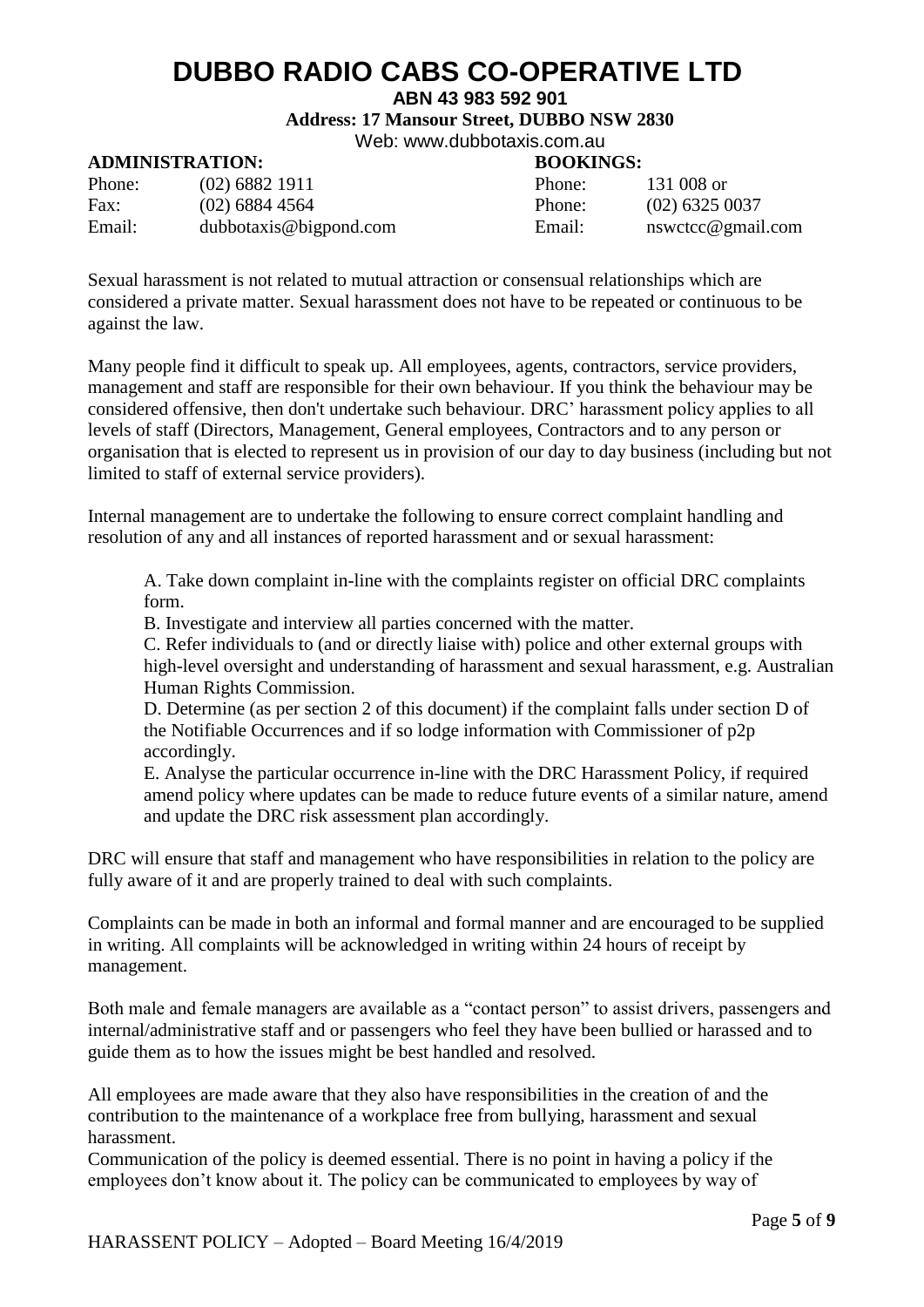### **ABN 43 983 592 901**

**Address: 17 Mansour Street, DUBBO NSW 2830**

Web: [www.dubbotaxis.com.au](http://www.dubbotaxis.com.au/)

## **ADMINISTRATION: BOOKINGS:**

| Phone: | $(02)$ 6882 1911       | Phone: | 131 008 or     |
|--------|------------------------|--------|----------------|
| Fax:   | $(02)$ 6884 4564       | Phone: | $(02)$ 6325    |
| Email: | dubbotaxis@bigpond.com | Email: | $n$ swetcc $@$ |

Phone:  $(02)$  6325 0037 Email: [nswctcc@gmail.com](mailto:nswctcc@gmail.com)

newsletters, training manuals, training courses, leaflets, websites, workplace posters, regular emails updates and by placing the policy in hardcopy in accessible places around the physical work premises.

DRC strives to deal with the aftermath of a complaint adequately and timely and if necessary, will seek guidance from an occupational health expert, Anti-discrimination board of NSW, Australian Human Rights Commission, third party counselling service providers and or other relevant government and independent organisations with expert insight into harassment and particularly sexual harassment.

DRC endeavours to deal with allegations of work-related bullying, harassment or sexual harassment as quickly as possible without jeopardising a fair, unbiased and thorough investigation process. Research has proven that delays and postponements can lead to additional grievances and can exacerbate the initial complaint.

DRC continually monitors the effectiveness of the policy. The policy will be updated by key management personnel to reflect changes in the workplace, to consider experiences in implementing the policy and to keep up to date with legislative changes.

Harassment and Sexual Harassment policies are included and assessed within the DRC risk management plan. These policies form part of the training program, held upon initial induction process for new members of DRC. Annual Training is held to review the Harassment and Sexual Harassment policies.

Practical steps and appropriate personal conduct/behaviour required to uphold a harassment free environment includes the following:

Physical:

- 1) Always keep your hands to yourself.
- 2) Avoid involvement in any sort of physical activity.
	- a. If an individual requires assistance and before engaging in any physical contact, confirm verbally with the customer that you will be physically assisting them – be conscious and aware of others personal space.

3) Don't take advantage of a drunk or sleeping passenger or attempt to move them or access their personal property (pockets, wallets, handbags, backpacks etc).

4) Always treat all passengers with respect.

Visual:

1) Avoid looking at a passenger's body.

2) Maintain eye contact while talking to passengers when safe to do so (e.g. not while vehicle is in motion).

3) Drivers must not display offensive material of a sexual nature (such as but not limited to: magazine or print articles, or digital mobile phone pictures).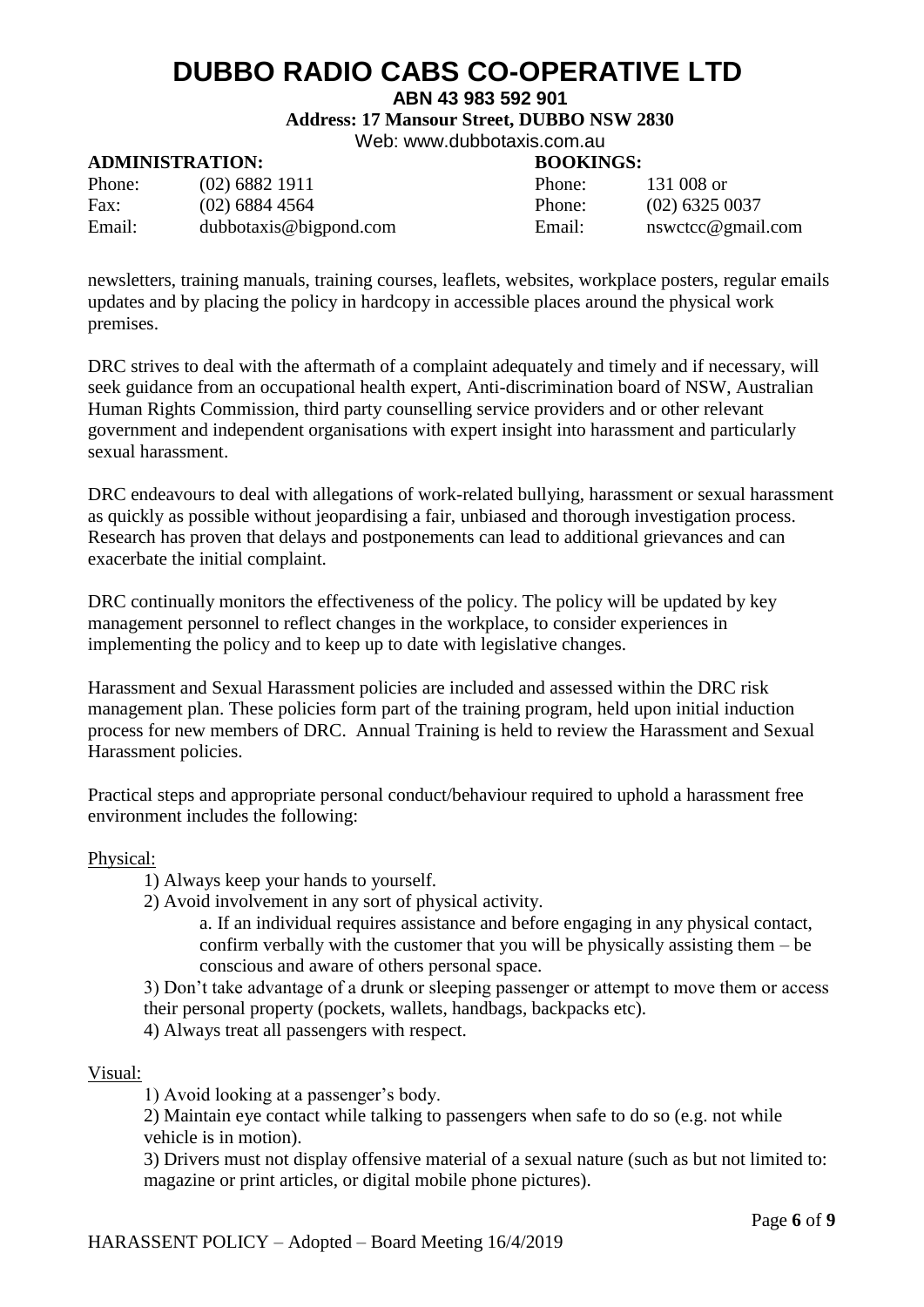### **ABN 43 983 592 901**

**Address: 17 Mansour Street, DUBBO NSW 2830**

Web: [www.dubbotaxis.com.au](http://www.dubbotaxis.com.au/)

## **ADMINISTRATION: BOOKINGS:**

| Phone: | $(02)$ 6882 1911       | Phone: | 131 008 or     |
|--------|------------------------|--------|----------------|
| Fax:   | $(02)$ 6884 4564       | Phone: | $(02)$ 6325    |
| Email: | dubbotaxis@bigpond.com | Email: | $n$ swetcc $@$ |

Phone:  $(02)$  6325 0037 Email: [nswctcc@gmail.com](mailto:nswctcc@gmail.com)

### Verbal:

- 1) Avoid saying anything unnecessary.
- 2) Avoid making comments/compliments on individual's appearances.
- 3) Do not engage in conversations of a sexual nature.
- 4) Do not make jokes of an offensive or sexual nature.
- 5) Do not make intrusive enquiries into a passenger's sexual orientation or private life.

DRC maintains complete confidentiality when conducting investigations into claims of harassment and encourages any individual who believes they have been a victim of harassment to approach management with their concerns.

DRC Management whom are responsible for the handling of complaints and policy/procedures directly related to the Harassment and Sexual harassment policy (CEO and Fleet Manager) are required to report such matters to the Transport Commissioner of point to point via the industry portal with intent to:

A. Approved managers with access to the p2p industry portal are to provide details notifying the Commissioner of p2p of the occurrence and the contact details of the manager completing the reporting form and also of the complainant.

B. Provide the date and time the occurrence happened, not the date and time DRC was advised of the occurrence.

C. Provide a clear and complete description of the circumstances and outcomes of the occurrence based on the information available at the time of the notification. Include a description of the chain of events and specific information appropriate to the occurrence category.

D. Describe any factors that may have contributed to the occurrence, or any other qualifying information if available at the time of notification.

E. Describe any actions taken to reassess the risk and prevent a reoccurrence.

This policy is made freely available within the DRC workplace in hard copy. Copies are available at the DRC admin office and within the drivers pay-in room in a prominent and accessible place.

External parties (passengers included) can access this policy from the policy and procedures section of the Dubbo Radio Cab's website (www.dubbotaxis.com.au). Individuals are invited and encouraged to report any instance or interaction with drivers, base staff or management, should they feel that they have been a victim of harassment or sexual harassment. Complaints and concerns should be forwarded to dubbotaxis@bigpondcom.

## **3. Responsibilities of DRC**

This policy will be assessed and updated as required or, on an annual basis (additional training to be undertaken if and when updates are made) to meet requirements of DRC obligations and responsibilities to staff and passengers In-line with the Sexual Discrimination ACT 1984.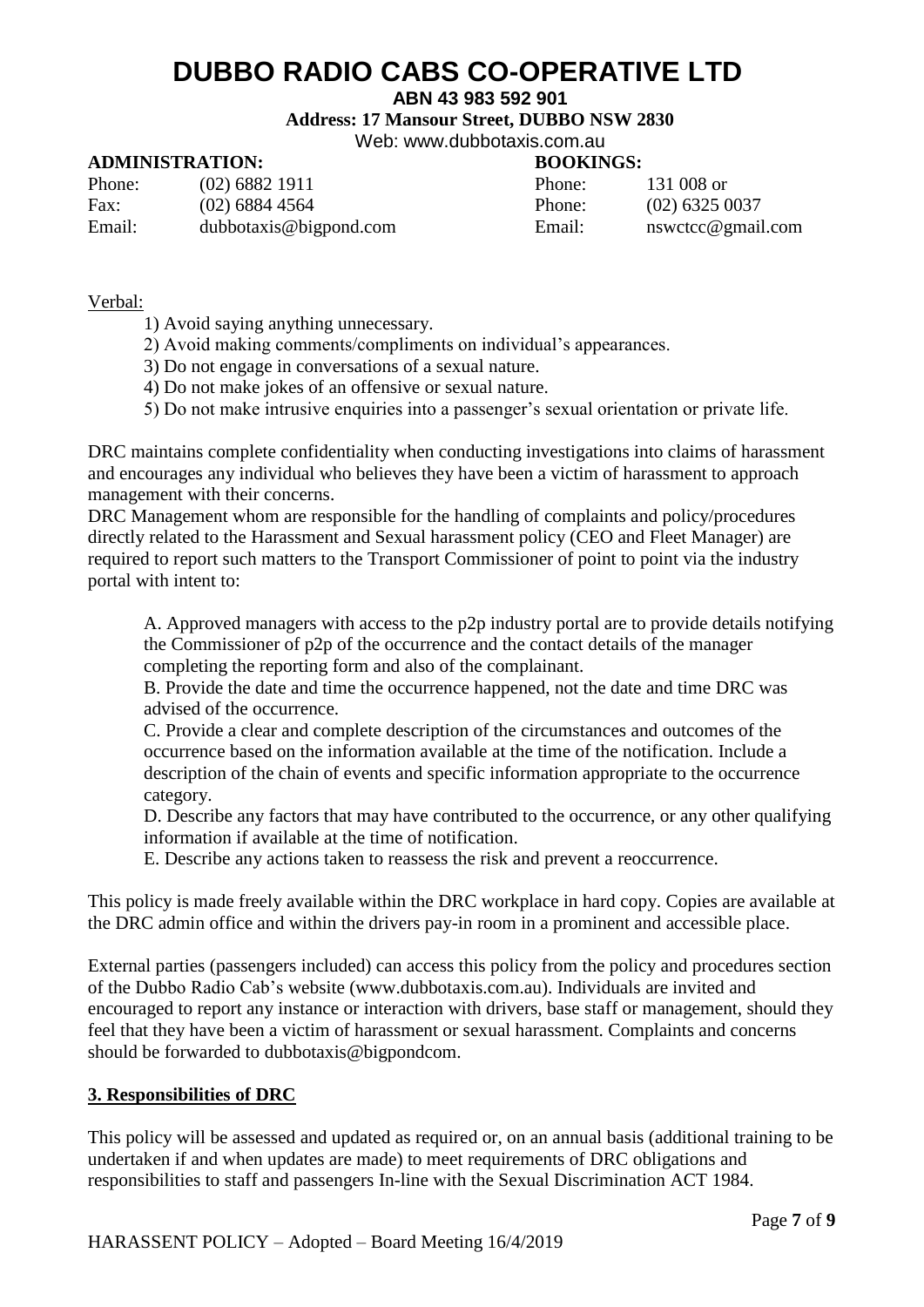### **ABN 43 983 592 901**

**Address: 17 Mansour Street, DUBBO NSW 2830**

Web: [www.dubbotaxis.com.au](http://www.dubbotaxis.com.au/)

## **ADMINISTRATION: BOOKINGS:**

| Phone: | $(02)$ 6882 1911       | Phone: | 131 008 or     |
|--------|------------------------|--------|----------------|
| Fax:   | $(02)$ 6884 4564       | Phone: | $(02)$ 6325    |
| Email: | dubbotaxis@bigpond.com | Email: | $n$ swetcc $@$ |

Phone:  $(02)$  6325 0037

Email: [nswctcc@gmail.com](mailto:nswctcc@gmail.com)

All staff, drivers and affiliated service providers will be retrained on an annual basis and updated with required documents, policies and or procedures upon any adjustments therein. The harassment policy forms part of the Staff induction training checklist and driver onboarding checklist to ensure all members of DRC and providers have been made aware of the current policy and associated procedures.

Additionally, service providers must ensure (so far as is reasonably practicable), to adhere to the policies and procedures outlined within this document. This includes workers who are engaged or caused to be engaged whilst conducting duties for a service provider on behalf of DRC.

Supervisors and managers are empowered and expected to act to prevent and address issues that could be discrimination, harassment and bullying. This includes:

• Early intervention, which relates to actions taken to prevent discrimination, harassment and bullying and promote a harmonious and respectful workplace

• Informal resolution - the process for dealing with grievances at a local informal level by the supervisor or manager.

• Formal grievances, which generally relate to serious issues where it is possible that disciplinary action, could result from the investigation. The supervisor or manager's role is to support the complainant during this process in conjunction with reporting to all relevant industry and government bodies, including NSW Police.

All complaints of sexual harassment are to be included in and archived according to the DRC complaints register and complaints management system.

Supervisors and managers have a special responsibility to inform staff members when their behaviour may be in breach of policies and address any potential issues at the earliest opportunity. The outcome of early action is a safe and harmonious workplace that potentially avoids more formal processes in the future and is proactively applied by management as part of ongoing risk management updates.

Senior management have additional responsibility to support, inform and guide all complainants from initial submission of complaint through to completion/resolution. Support in the form of guidance and resources are to be made available to all complainants, pooled from but not limited to the Australian Human Rights Commission and NSW Anti-Discrimination Board, NSW Police and affiliated agencies e.g. crimestoppers.com.au additional support from local private counselling agencies is available. These resources will be updated as necessary and or when new resources become available.

NSW Anti-discrimination Sexual harassment factsheet: